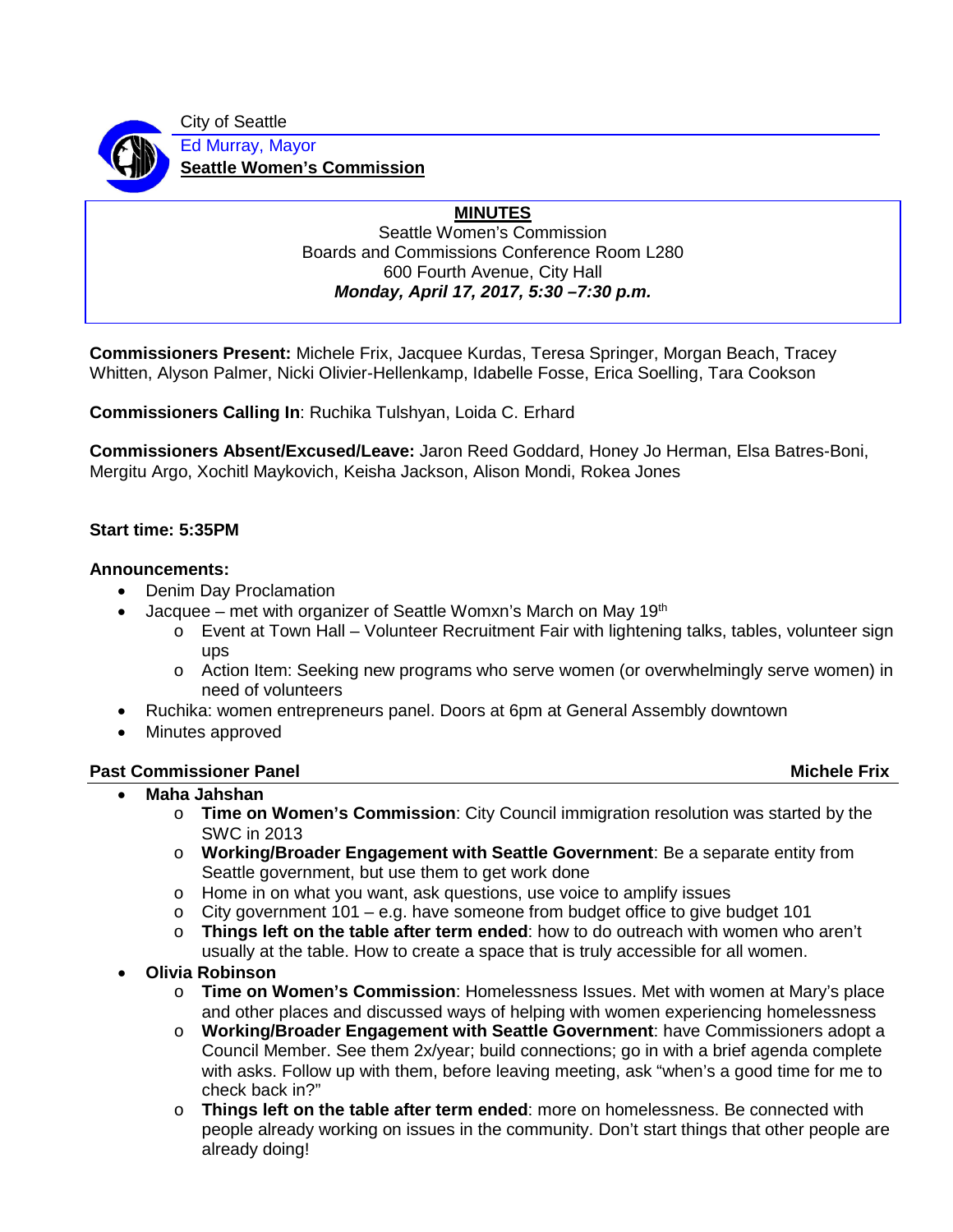# • **Mercedes Elizalde**

- o **Time on Women's Commission**: Worked on full blown study on food access in Seattle with Council member O'Brien's office; started conversation around equitable development in Seattle in terms of people's access to all kinds of resources
- o Women's Commissioners have a lot of lived experiences to bring to City Council
- o **Working/Broader Engagement with Seattle Government**: have relationships with Council Member staff. "Taking a meeting with a staff member is not a step down from seeing the Council Member." Safer space to throw around ideas (e.g. if don't have solution/ask already)
- o Determine for Council Members: who wants to build something with you and who wants to get you over the finish line – figure this out by working with staff
- $\circ$  "Play the Council and Executive branches like mom and dad" if one says no, ask the other! They are separate entities.
- o **Things left on the table after term ended**: Building an outside base of people who should be stakeholders/invited to the table for certain issues

## • **Abigail Echo-Hawk**

- o **Time on Women's Commission**: Led breast feeding legislation, came from the community, especially women of color told to cover up when breast feeding in public. SWC works best when community voice informs the work the SWC does.
- o Do not base measures on mayoral or city council expectations of what should be measured; base it on community needs
- $\circ$  The commissioners who make the biggest impact are the women representing the community faithfully
- o **Working/Broader Engagement with Seattle Government**: build staff relationships. Be ready to build relationships and compromise. Always moving and changing, helped adapt to political movement at the time
- o Gender pay equity: Got City to commission study into gender pay equity study in Seattle. Discovered huge discrepancies
- o Have debriefs when people are leaving!
- o Wear your nametag! Hand out business cards! Deploy people using their strengths!
- o **Things left on the table after term ended**: Gender pay equity but knew people were carrying it on. Got to participate as a community member. Can stay in contact with other ways; keep Commission work going even after no longer a Commissioner
- o Power, privilege, and racial identity in the Commission. Recognize what we have on the commission! How has privilege prevented certain people from being at this table or speaking at this table if they are here? CALL OUT PRIVILEGE!
- o How to ensure people that sit around this table truly represent the community?
- o Make it inclusive, elders need to be represented.
- o Run things by the ethics office!
- o Not the Mayor's Office, not the City Council
- o History of the SWC: started by Jeannette Williams in early 70's out of civil rights movement. Lack of women's voices in Seattle. 4 full time staff who worked with 18 Commissioners working through issues. Make sure to advocate for staff time!!!! Live up to this legacy!

### • **Roslyn Kagy**

- o **Time on Women's Commission**: be in community spaces listening and representing stories and inviting women to speak at the Commission meetings
- o What spaces am I not in and whose voices am I not listening to?
- o Be visible as a Commissioner
- o Paid Sick and Safe Time campaign longer win, very involved. Brought young people and undocumented folks into the campaign.
- o Ban the Box for employment and campaigns
- o "Poke holes in your own plans"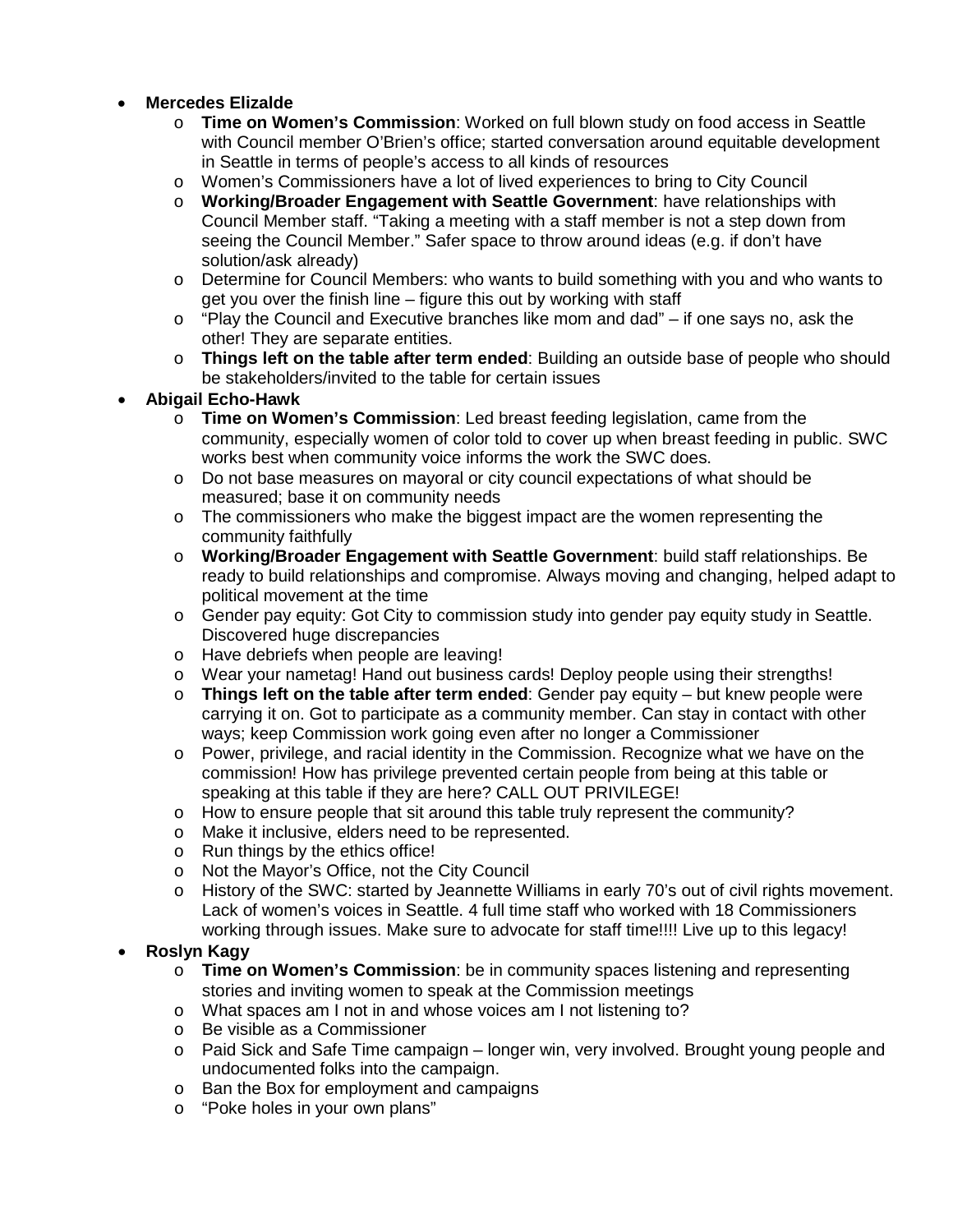- o **Working/Broader Engagement with Seattle Government**: figure out what your own capacity is and don't take on too much. Figure out what you can and can't do and be honest about it
- o Identify a mentor for institutional knowledge transfer, growth
- o How are committees keeping track of their progress?
- $\circ$  Coach members: especially members who aren't comfortable being in City Hall spaces those are the people who should be in those spaces!
- o Work with other city departments! Think bigger than Mayor and City Council.
- o How to make space in City Departments: use staff liaisons! Have agenda! Here's my skill set, here's what I'm interested in, here's what I can offer you. Help them figure out how you can insert yourself. Also, show up to community events and community events and be visible as a Commissioner. Have chairs help move things forward. Have multiple levels of interaction. Don't just meet in formal space – helps keep Council Members aware of our presence; fosters accountability!
- o **Things left on the table after term ended**: domestic violence
- How to assign Commissioners to Council Members: Commissioners picked them or were assigned by the Co-Chairs. Based on who people wanted to know, issues, or where there were vacancies. Use personal relationships that exist already as well.
- Any onboarding systems/SOP for knowledge transfer: quarterly orientation with history, what you can and can't do as a Commission (done by a former Commissioner) at SOCR office.
	- o PPT available by Abigail Echo-Hawk!
	- $\circ$  Think about allowing Commissioners to join only at certain times when there can be support, including orientation so Commissioners can hit the ground running
	- $\circ$  Look at other boards and commissions where can you leverage what other groups are doing and partner together (e.g. Human Rights Commission, Best Starts for Kids); look at structures and don't rebuild structures that already exist. Advance together!
- Committees needed. Organize around a work plan item/project; and idea isn't enough! Work happens outside of meetings. Need commission set up that allows you to work outside of meetings. How can committees facilitate work getting done outside of Commission meetings? Attend boards you have seats on! NEVER eliminate DV or sexual assault seats! Be flexible with how committees are organized. Can restructure at retreats as needed. Things that work well at sometimes won't work well at others. When asked to look into a topic by the Mayor or City Council – follow up! Build those relationships and cultivate that kind of behavior. Take time to get to know each other as Commissioners; know why we're each here.
- Use the City lobbyist! Put recommendations forward that they will represent!
	- o Lobby for reproductive health services right now!

# **Updates from Policy Leads Policy Leads**

• PFL: Councilmember Gonzalez introduced plan to introduce plan for universal PFL! Includes tentatively all the things we want as a part of it; taxing structure is still in question and how this affects the people it benefits and small business employers. Will happen after decision about state wide legislation for paid family leave is made. Keep on City Council no matter what the state-wide decision is

# **Co-Chair Election Timeline Nicki Olivier Hellenkamp**

- Can have up to 4
- Nominations are for May come ready to nominate!
- Must be on commission for at least 6 months and can't be a Get Engaged Commissioner
- Terms are for 1 year
- Current Co-Chairs happy to discuss with any interested parties!

- April  $26<sup>th</sup>$  is Denim Day!
- Proclamation for whole month of April!

### **Denim Day Update Idabelle Fosse & Michele Frix**